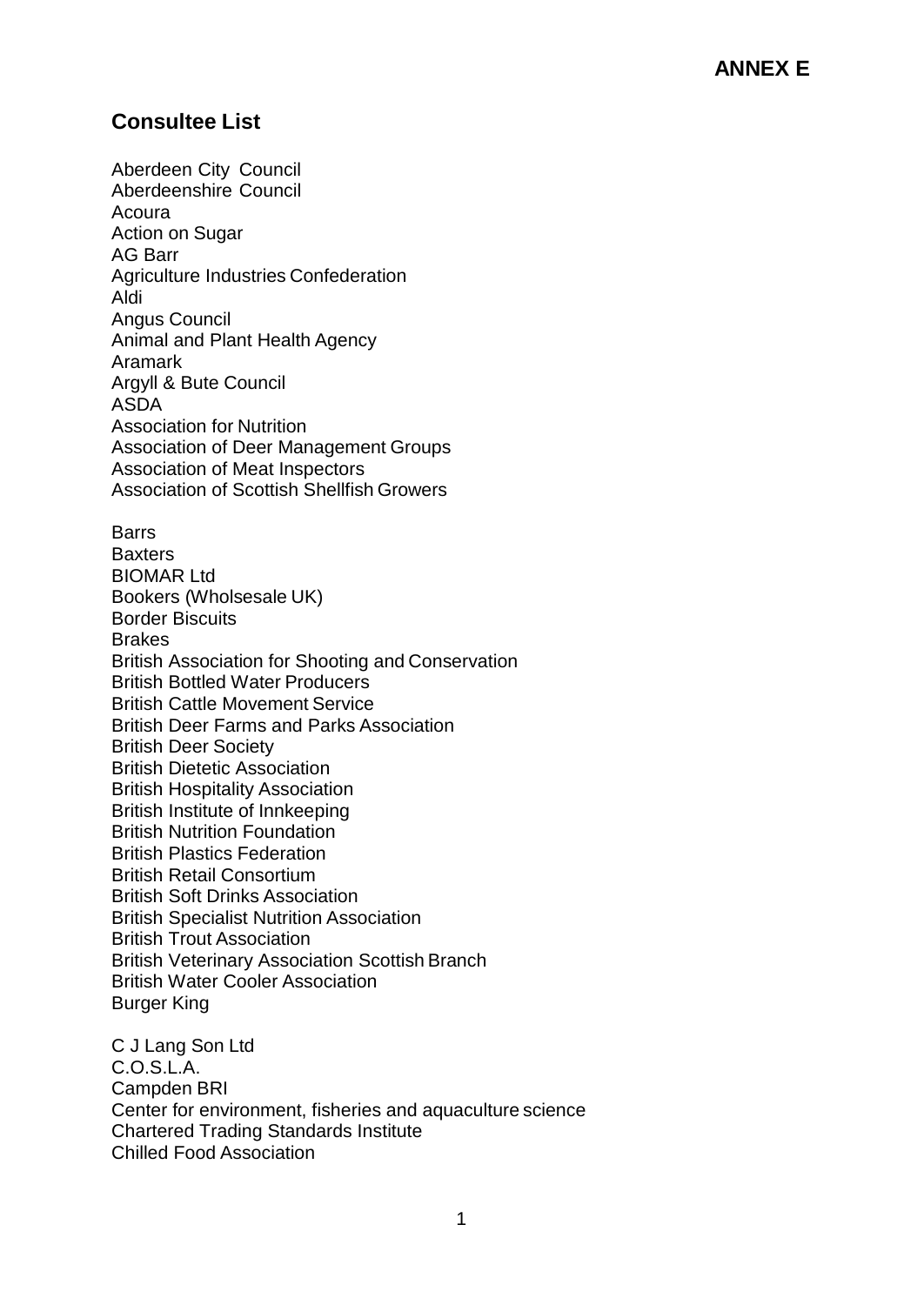Citizens Advice Scotland City of Edinburgh Council Clackmannanshire Council Coca Cola Coeliac UK Comhairie Nan Eilean Siar Community Food and Health Compass Confederation of Paper Industries Convention of Scottish Local Authorities Co-op Costa Coffee Cumbrae Oysters Ltd

Dairy UK – Scotland Diabetes UK DIAGEO Dumfries & Galloway Council Dundee City Council

East Ayrshire Council East Dunbartonshire Council East Lothian Council East Renfrewshire Council European Food Safety Inspection Service EWOS

Falkirk Council Federation of Small Businesses Fife Council Food Additives and Ingredients Association Food Commission Food Standards Agency Forestry Commission Scotland

Glasgow Centre for Population Health Glasgow City Council Glenfiddich Whisky **Greggs** 

HallMark Scotland Hamlyns Oats Harbro Health and Safety Executive Health Protection Scotland Highland Council **HUSH** 

Iceland Institute of Auctioneers and Appraisers in Scotland Institute of Food Science & Technology Inverclyde Council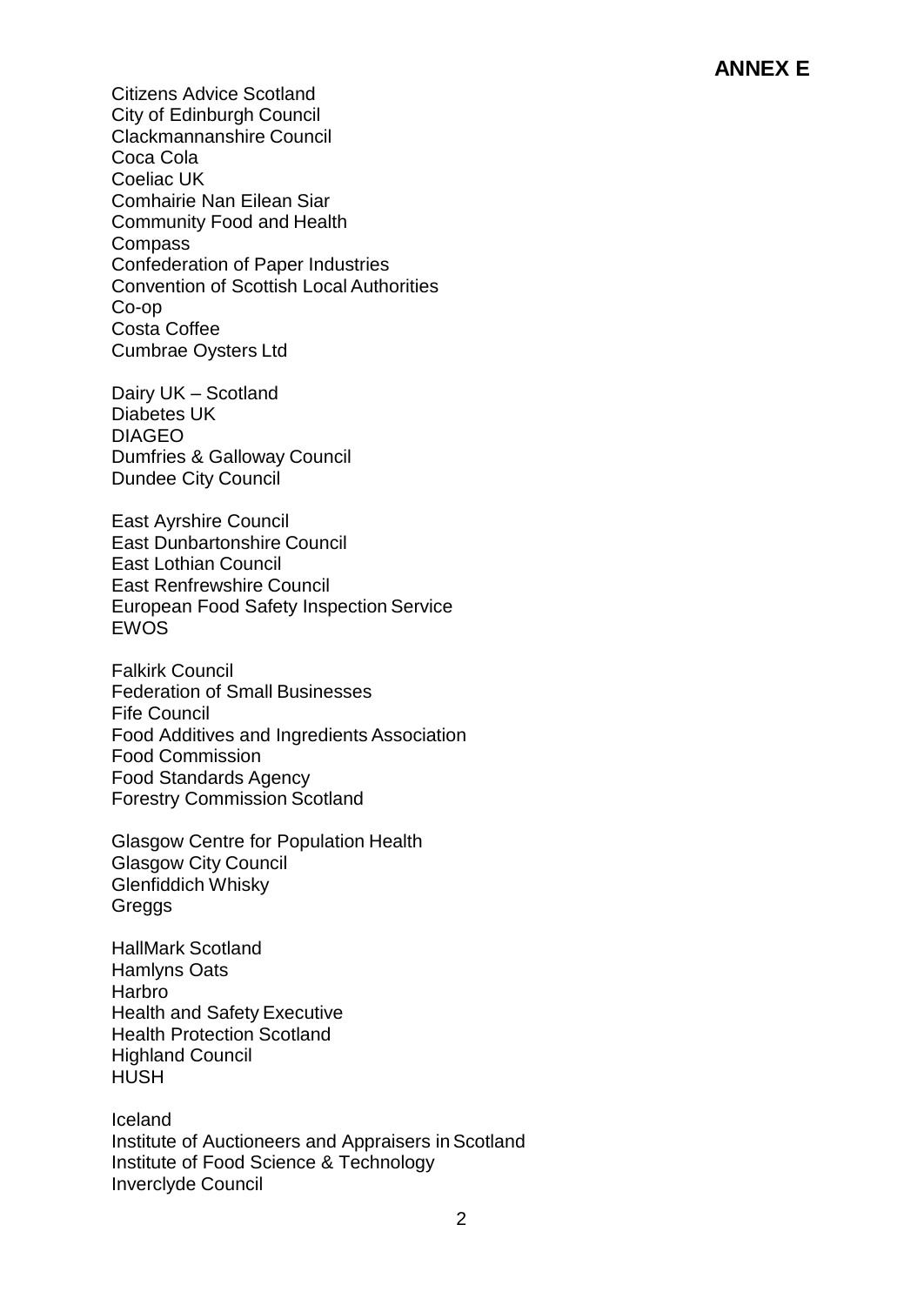Kantar (Research Unit) Karro Foods Kentucky Fried Chicken

Lidl Loch Fyne Oysters Ltd

Mackies of Scotland **Macsweens** Marks and Spencer **McDonalds** McIntosh Donald Medicines and Healthcare Regulatory Agency Midlothian Council **Morrisons** Muller

National Farmers Union Scotland National Packaging Council National Sheep Association NHS North Ayrshire Council North Lanarkshire Council **Norvite** Nutrition and Diet Resources UK

Obesity Action Group Obesity and Food Policy DH Orkney Islands Council

Perth & Kinross Council Population Health Improvement Public Analysts, Aberdeen, Dundee, Edinburgh,Glasgow

Quaker Oats (Scott's Porage Oats) Quality Meat Scotland

Red Tractor Assurance Scheme Regulatory Review Group Renfrewshire Council

**Sainburys** Scientific Advisory Committee on Nutrition Scot Grocers Fed **ScotCen** Scotch Whisky Association **ScotEID** Scotland Food & Drink Scotland Public Health Observatory Scotmid Waiting **ScotPHN**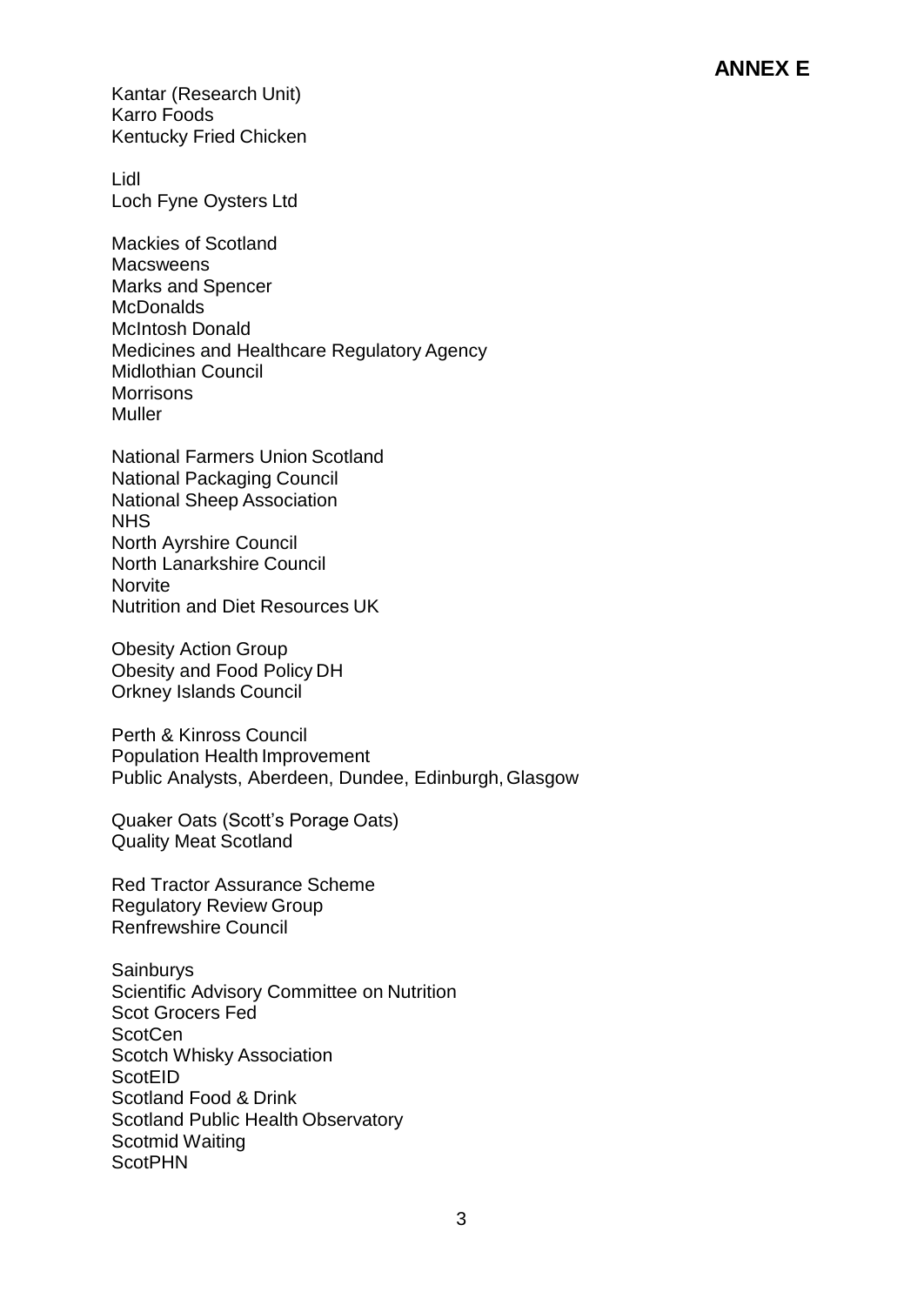Scottish Association for Marine Sciences Scottish Association of Meat Wholesalers Scottish Association of Shellfish Growers Scottish Bakers Scottish Beef Association Scottish Beekeepers Association Scottish Borders council Scottish Chicken Growers Association Scottish Creel Fisherman's Federation Scottish Crofting Federation Scottish Development International Scottish E. coli reference Laboratory Scottish Egg Producers Retailers Association Scottish Enterprise Scottish Environment Protection Agency Scottish Federation of Meat Traders Association Scottish Fisherman's Federation Scottish Fishermen's Organisation Scottish Food and Drink Scottish Food and Drink Federation Scottish Food Enforcement Liaison Committee Scottish Gamekeepers' Association Scottish Government Scottish Grocers Federation Scottish Health Survey Team Scottish Island Abattoir Association Scottish Local Authorities Scottish Microbiology Reference Laboratories Scottish National Heritage Scottish Pig keepers Association Scottish Pig Producers Scottish Potters Association Scottish Quality Certification Scottish Quality Wild Venison Scottish Retail Consortium Scottish Rural University College Scottish Salmon Scottish Salmon Producers' Association Scottish Salmon Producers Organisation Scottish Salmon Smokers Association Scottish Sea Farms Scottish Seafood Association Scottish Sentencing Council Scottish Shellfish Marketing Group Scottish Venison Partnership Scottish White Fish Producers Association Scottish Wholesale Association Seafish Seafish Industry Authority